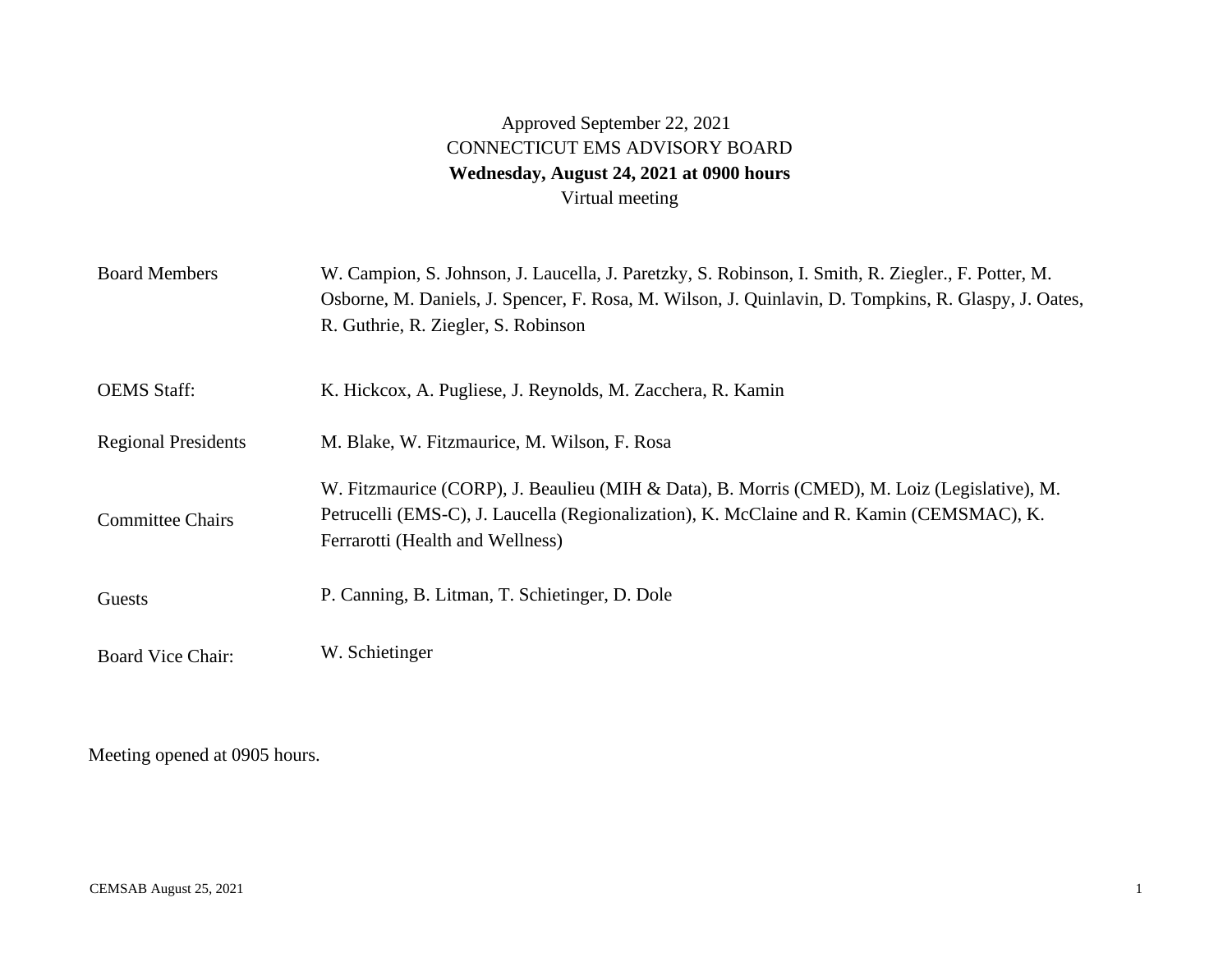| <b>TOPIC</b>                                             | <b>DISCUSSION LED BY:</b>           | <b>DISCUSSION</b>                                                                                                                                                                                                                                                                                                                                                                                                                                                                                               | <b>ACTION</b>                                                                                                                            |
|----------------------------------------------------------|-------------------------------------|-----------------------------------------------------------------------------------------------------------------------------------------------------------------------------------------------------------------------------------------------------------------------------------------------------------------------------------------------------------------------------------------------------------------------------------------------------------------------------------------------------------------|------------------------------------------------------------------------------------------------------------------------------------------|
| <b>Moment of Silence</b><br>for Lost EMS<br>Providers    | S. Johnson                          | • Colin McFadden, Burlington Fire Department<br>Dan. Worzoha, Greenwich Emergency Services<br>$\bullet$<br>Mike Zegers, Weston EMS<br>$\bullet$                                                                                                                                                                                                                                                                                                                                                                 | None required.                                                                                                                           |
| <b>Meeting Minutes</b><br>from June 23, 2021<br>meeting. | W. Schietinger                      | Accepted as written.<br>$\bullet$                                                                                                                                                                                                                                                                                                                                                                                                                                                                               | Motion to accept June 23,<br>2021 meeting minutes<br>1 <sup>st</sup> I. Smith and 2 <sup>nd</sup> M. Blake<br>Motion passed unanimously. |
| Public comment                                           |                                     | No comments<br>$\bullet$                                                                                                                                                                                                                                                                                                                                                                                                                                                                                        |                                                                                                                                          |
| <b>Special Presentation</b>                              |                                     | No presentation<br>$\bullet$                                                                                                                                                                                                                                                                                                                                                                                                                                                                                    |                                                                                                                                          |
| Chair's (Vice)<br>Report                                 | W. Schietinger                      | Introduction of new members; John Spencer, Suffield<br>$\bullet$<br>Volunteer Ambulance, appointed by Senator Kelly.<br>Introduction of Robert Glaspy, an officer of the<br>$\bullet$<br>Connecticut Association of Paramedics and EMTs,<br>appointed by Senator Duff.<br>Discussion of sharing a contact list with all members -<br>$\bullet$<br>email and phone; provide email/phone to G. Allard.<br>• Vaccine mandate discussion for services providing<br>EMS and discussion of third booster vaccination. | None required.                                                                                                                           |
| <b>OEMS</b> written<br>reported submitted                | J. Reynolds for DPH-<br><b>OEMS</b> | • Discussion of written report.                                                                                                                                                                                                                                                                                                                                                                                                                                                                                 | I. Smith reminds board of<br>agreed upon goal to advocate<br>for changing EMS Coordinator                                                |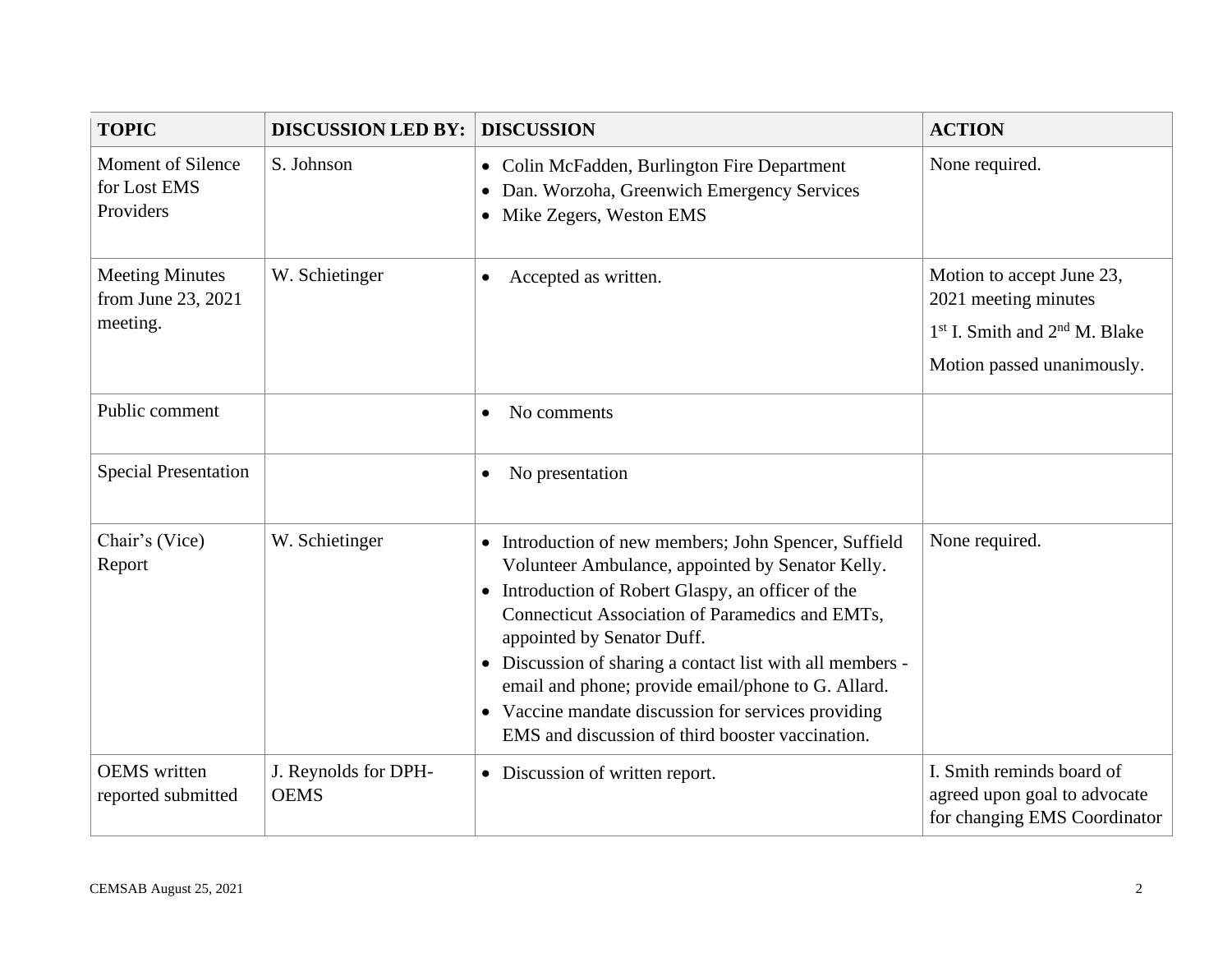| <b>TOPIC</b>                                                                                                               | <b>DISCUSSION LED BY:</b> | <b>DISCUSSION</b>                                                                                                                                                                                                                                                                                    | <b>ACTION</b>                                           |
|----------------------------------------------------------------------------------------------------------------------------|---------------------------|------------------------------------------------------------------------------------------------------------------------------------------------------------------------------------------------------------------------------------------------------------------------------------------------------|---------------------------------------------------------|
| for July and August<br>2021                                                                                                |                           |                                                                                                                                                                                                                                                                                                      | positions to full time state<br>EMS employees.          |
| <b>EMSC</b> Report.                                                                                                        | M. Petrucelli for EMSC    | No update.<br>$\bullet$                                                                                                                                                                                                                                                                              | None required.                                          |
| <b>Breakout Session</b>                                                                                                    | W. Schietinger            | Brief discussion regarding Law Enforcement & EMS<br>$\bullet$<br>Discussion.<br>Met with Executive Director of CPCA and<br>$\circ$<br>the South Windsor Chief; still seeking to<br>contact regional chief's groups and<br>prepare for face-to-face meetings with<br>each region to discuss concerns. | None required.                                          |
| <b>Committee Reports:</b><br><b>CEMSMAC</b> minutes<br>submitted for August<br>12, 2021                                    | R. Kamin                  | • Discussion of minutes.                                                                                                                                                                                                                                                                             | Next meeting Sept. 9, 2021.                             |
| <b>CMED</b> and SIEC<br>Committee<br><b>CMED</b> documents<br>re a Statewide<br>Coordinated<br>direction were<br>submitted | <b>B.</b> Morris          | • Discussion on the following documents:<br>General Information and Radio Operating<br>$\circ$<br>Suggestions/2021 CMED<br><b>Communications Directory Memorandum</b><br><b>Statewide Coordinated Medical</b><br>$\Omega$<br>Emergency Direction (CMED) Radio<br>Network                             | Board is to review documents<br>for further discussion. |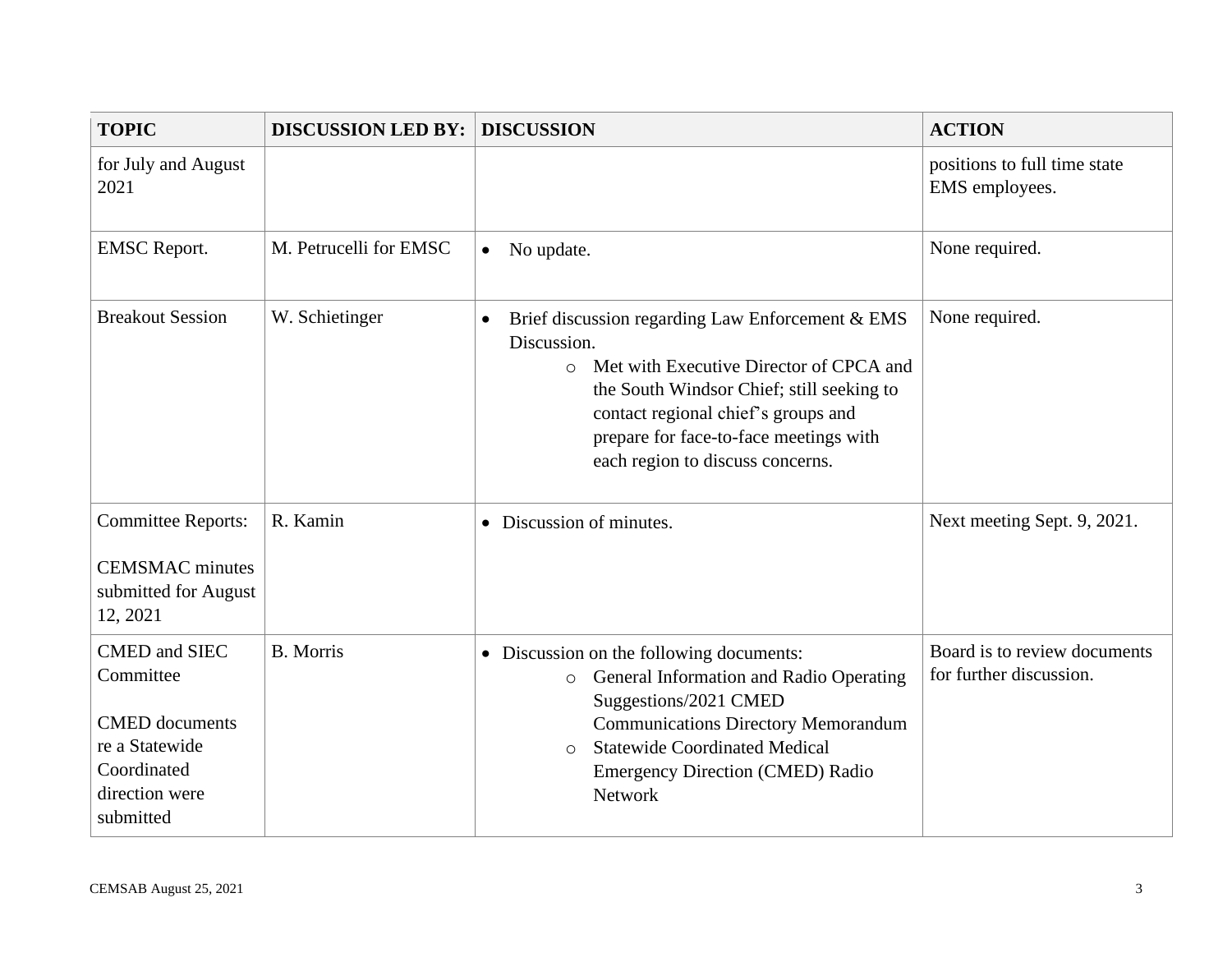| <b>TOPIC</b>                                      | <b>DISCUSSION LED BY:</b> | <b>DISCUSSION</b>                                                                                                                                                                                 | <b>ACTION</b>                                       |
|---------------------------------------------------|---------------------------|---------------------------------------------------------------------------------------------------------------------------------------------------------------------------------------------------|-----------------------------------------------------|
|                                                   |                           | <b>Authorized EMS Communication</b><br>$\circ$<br><b>Coordination Centers (CMEDs/RCCs)</b><br>Participating Hospitals and Facilities<br>$\circ$<br><b>Regional Communications Maps</b><br>$\circ$ |                                                     |
| Council of Regional<br>Presidents (CORP)          | J. Reynolds               | CT EMS Award nominations will close on Sept 1,<br>$\bullet$<br>2021.                                                                                                                              | Please make nominations at<br>ctemscouncils.org.    |
| Data Committee                                    | J. Beaulieu               | • No report.<br>• Looking for committee chair.                                                                                                                                                    | Next meeting Sept 21, 2021                          |
| <b>Education</b> and<br><b>Training Committee</b> | M. Osbourne               | • Met in August.<br>• Working on train the trainer for human trafficking<br>awareness training.<br>• Skill sheets are no longer needed.<br>EMS Pro as scheduled.<br>$\bullet$                     | None required.                                      |
| <b>Health and Wellness</b><br>Committee           | K. Ferrarotti             | • No report.                                                                                                                                                                                      | Next meeting is September 10,<br>2021 at 10:00 a.m. |
| Legislative<br>Committee                          | M. Loiz                   | • Discussion of items of legislative interests for the next<br>session.                                                                                                                           | Next meeting September 9,<br>2021.                  |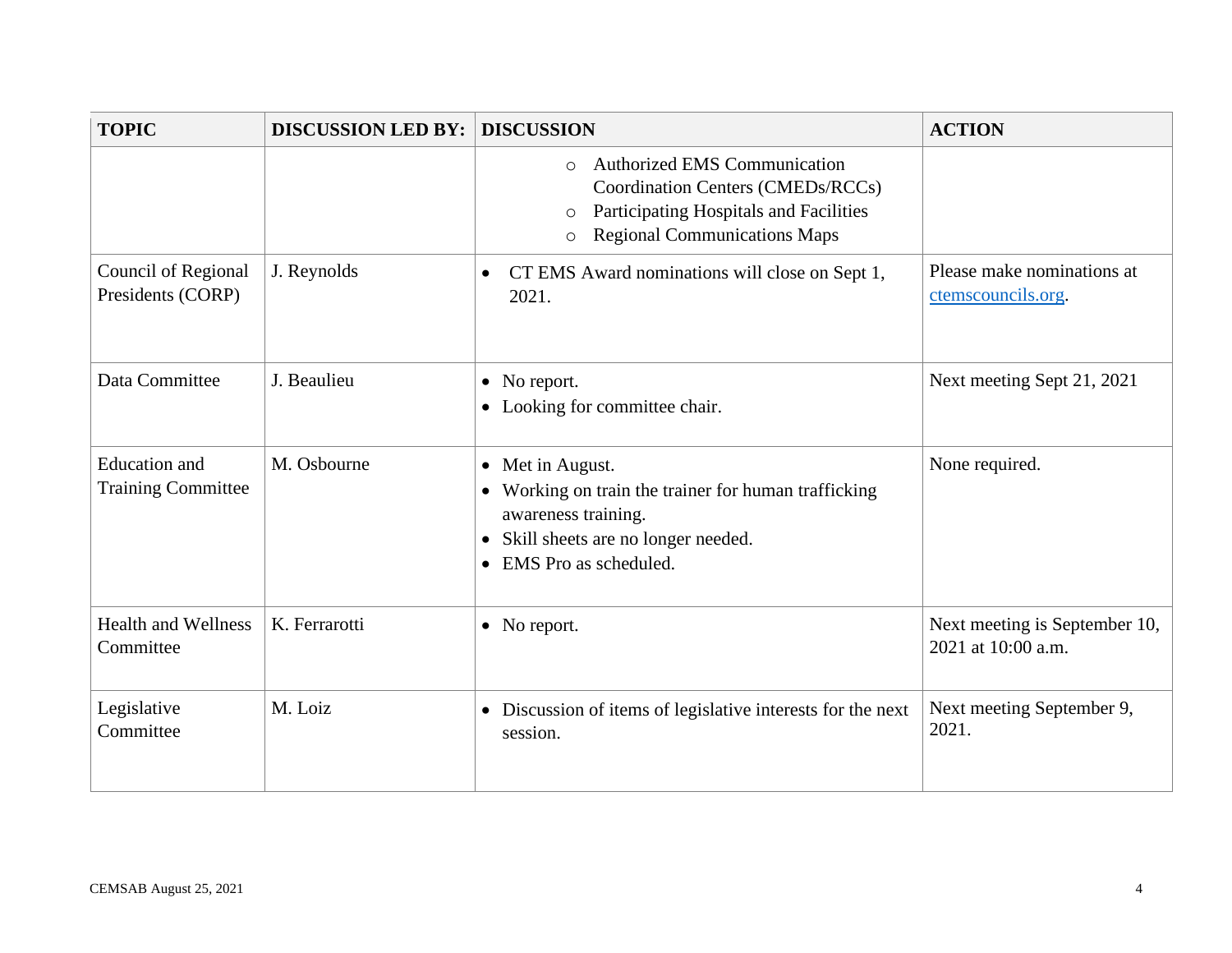| <b>TOPIC</b>                                               | <b>DISCUSSION LED BY:</b>      | <b>DISCUSSION</b>                                                                                                                                                                                        | <b>ACTION</b>                     |
|------------------------------------------------------------|--------------------------------|----------------------------------------------------------------------------------------------------------------------------------------------------------------------------------------------------------|-----------------------------------|
| Mobile Integrated<br>Healthcare<br>Committee               | J. Beaulieu                    | • Did not meet this summer.                                                                                                                                                                              | Next meeting August 26,<br>2021.  |
| Nominating and<br>Membership<br>Committee                  | W. Schietinger                 | Currently not active.<br>$\bullet$<br>Looking for committee members.<br>$\bullet$                                                                                                                        | None required.                    |
| Regional<br>Preparedness and<br>Collaboration<br>Committee | J. Laucella                    | Met August 19, 2021.<br>$\bullet$<br>Discussion around the Forward Movement of Patients<br>$\bullet$<br>Plan and its impact on EMS.<br>Discussion of usage of strike teams and task forces.<br>$\bullet$ | Next meeting in September.        |
| <b>Trauma Committee</b>                                    | W. Schietinger for S.<br>Gregg | • Working with Not One more Campaign.                                                                                                                                                                    | Next meeting September 8,<br>2021 |
| <b>Action Items</b>                                        | N/A                            | None.                                                                                                                                                                                                    |                                   |
| <b>Old Business</b>                                        |                                |                                                                                                                                                                                                          |                                   |
| <b>New Business</b>                                        |                                | D. Doug discussion of ET3 and asked to put it on<br>$\bullet$<br>agenda with MIH.                                                                                                                        |                                   |
| <b>Next Meeting</b>                                        | September 22, 2021             | Virtual meeting.<br>$\bullet$                                                                                                                                                                            |                                   |